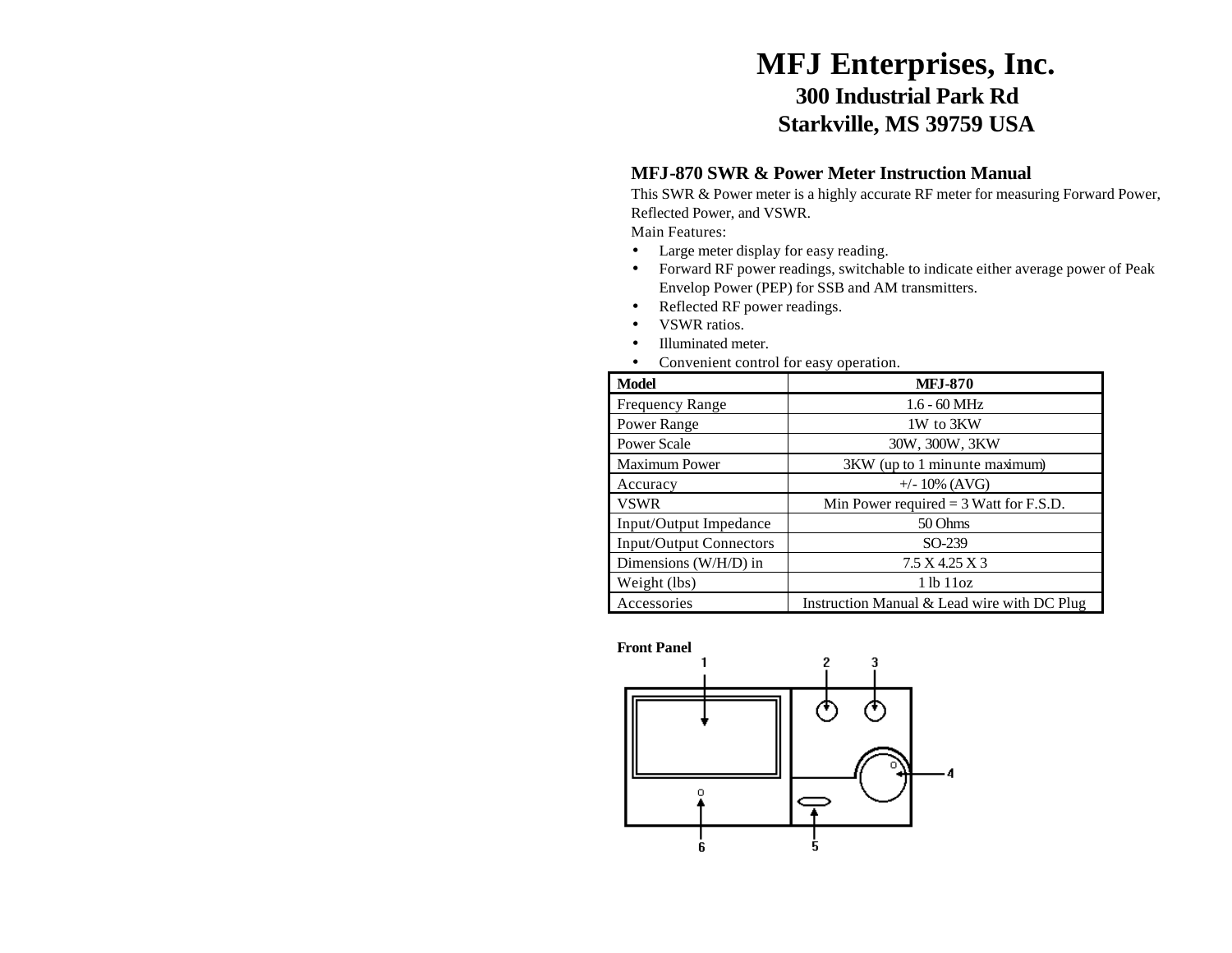**Back Panel**



#### **Explanation of Features:**

- 1. Meter Display: Indicates Forward/Reflected Power in Watts and SWR ratio.
- 2. Function Switch: Selects Forward Power, Reflected Power, SWR SET, and SWR.
- 3. Range Switch: Selects RF Power Ranges of 30W, 300W, and 3KW.
- 4. SWR SET Control Knob: Sets full scale deflection when measuring SWR.
- 5. AVG/PEP Monitor: Selects Average or PEP RF Power Readings.
- 6. Meter Zero adjust: Mechanical zero adjustment for meter needle.
- 7. TX Connector: Coax connector to transmitter 50 Ohm RF output.
- 8. ANT Connector: Coax connector to 50 Ohm antenna system.
- 9. 13.8V DC connection for meter illumination.

Note: If meter lighting is required, use the DC cable enclosed and connect it to a 13.8V DC source.

## **FORWARD POWER MEASUREMENT**

- 1. Set the FUNCTION switch to the 'FWD' position.
- 2. Set the radio transceiver to transmit and read the scale corresponding to the Power range selected (30W, 300W, or 3KW)
- 3. When the AVG/PEP button is 'out' the meter reads average RF power. When the AVG/PEP button is depressed the meter reads Peak Envelope Power for use with SSB and AM transmissions. In this mode there will be a slow rise and decay time.

## **REFLECTED POWER MEASUREMENT**

- 1. Set the FUNCTION switch to the 'REF' position.
- 2. Set the radio transceiver to transmit and read the scale corresponding to the Power range selected (30W, 300W, or 3KW)
- 3. When the AVG/PEP button is 'out' the meter reads average RF power. When the AVG/PEP button is depressed the meter reads Peak Envelope Power for use with SSB and AM transmissions. In this mode there will be a slow rise and decay time.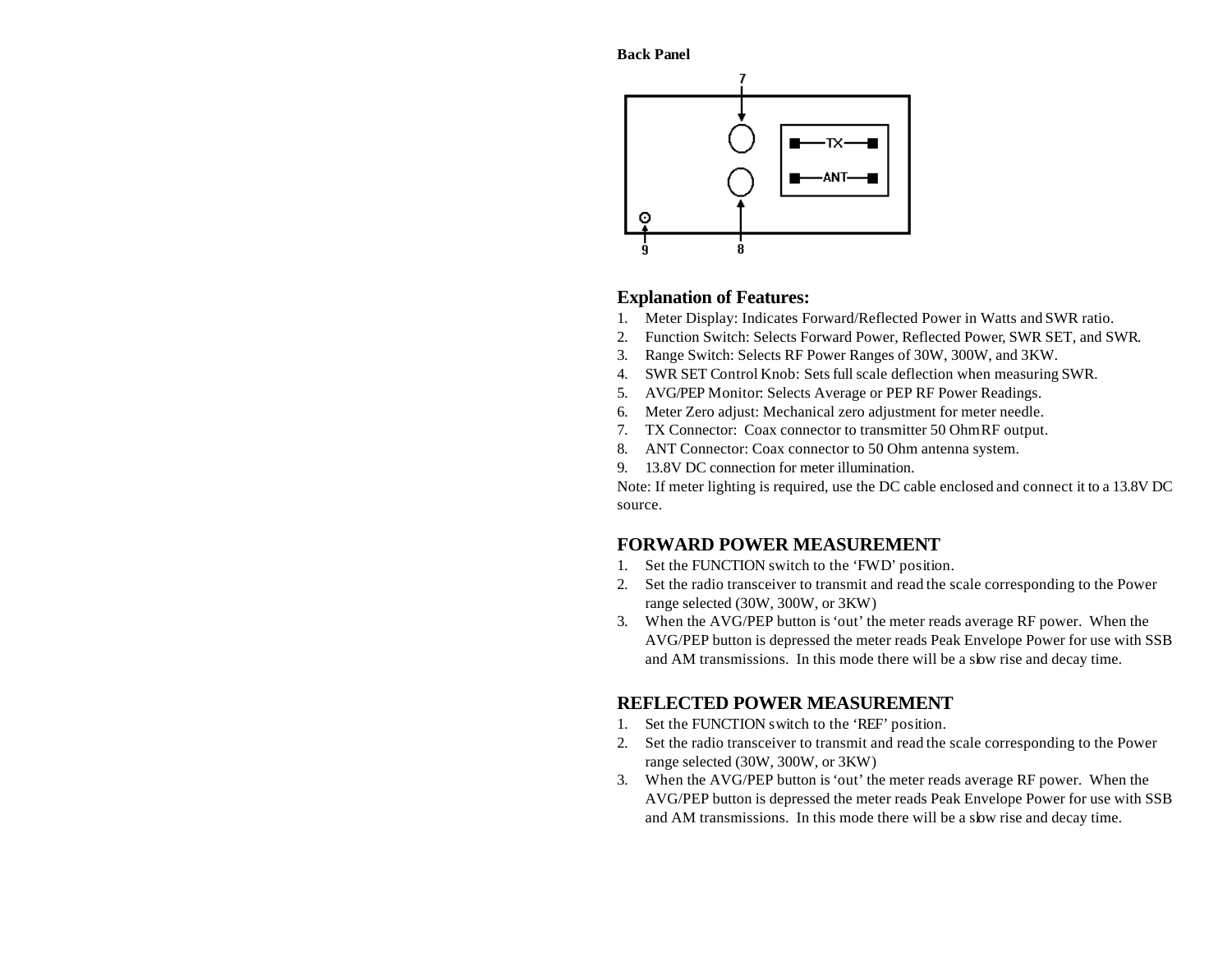#### **VSWR MEASUREMENT**

- 1. Set the FUNCTION switch to the 'SWR SET' position.
- 2. Set the radio transceiver to transmit mode.
- 3. Slowly turn the "SWR SET" Contol Knob clockwise until the meter point is at the 'CAL $\nabla$ ' position. This should be full scale.
- 4. Set the FUNCTION switch to the 'SWR' position while transmitting. The meter will now indicate the SWR ratio.

## **CAUTION**

- 1. Since the meter movement is very sensitive, avoid excessive vibration or mechanical shock to the unit.
- 2. The absolute maximumpower that should be applied to the meter is 3KW. Also observe maximumpower inputs of 30W and 300W when unsing the lower two ranges.
- 3. The transceiver and antenna connections to the meter must never be reversed. Always observe the correct connections to the transmitter and the antenna as indicated on the back panel and in this Instruction Manual.
- 4. The meter has been carefully calibrated at the factory. Tampering with any of the internal circuitry or sensors may cause damage and will degrade the accuracy of the meter.
- 5. Do not expose the meter to excessive temperatures, high humidity, or strong magnetic fields.
- 6. Power capability (measures short-term RF power up to 3KW):

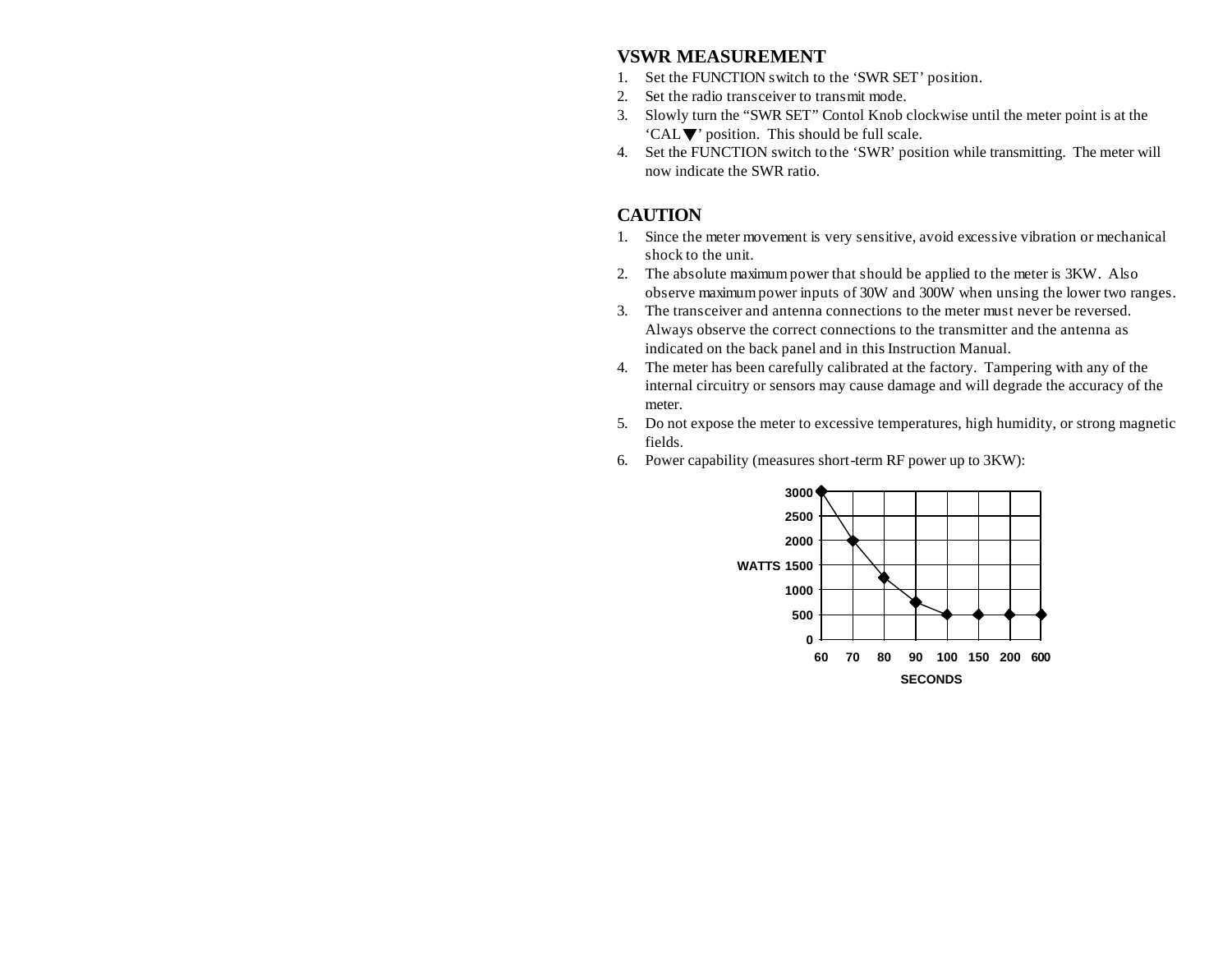# FULL 12 MONTH WARRANTY

MFJ Enterprises, Inc. Warrants to the original owner of this product, if manufactured by MFJ Enterprises, Inc. and purchased from an authorized dealer or directly from MFJ Enterprises, Inc. to be free from defects in material and workmanship for a period of 12 months from date of purchase provided the following terms of this warranty are satisfied.

- 1. The purchaser must retain the dated proof-of-purchase (bill of sale, canceled check, credit card or money order receipt, etc.) describing the product to establish the validity of the warranty claim and submit the original of machine reproduction or such proof-of-purchase to MFJ Enterprises, Inc. at the time of warranty service. MFJ Enterprises, Inc. shall have the discretion to deny warranty without dated proof-of-purchase. Any evidence of alteration, erasure, or forgery shall be cause to void any and all warranty terms immediately.
- 2. MFJ Enterprises, Inc. agrees to repair or replace at MFJ's option without charge to the original owner any defective product under warranty, provided the product is returned postage prepaid to MFJ Enterprises, Inc. with a personal check, cashiers check, or money order for \$7.00 covering postage and handling.
- 3. MFJ Enterprises, Inc. will supply replacement parts free of charge for any MFJ product under warranty upon request. A dated proof-of-purchase and a \$5.00 personal check, cashiers check, or money order must be provided to cover postage and handling.
- 4. This warranty is NOT void for owners who attempt to repair defective units. Technical consultation is available by calling (601) 323-5869.
- 5. This warranty does not apply to kits sold by or manufactured by MFJ Enterprises, Inc.
- 6. Wired and tested PC board products are covered by this warranty provided on the wired and tested PC board product is returned. Wired and tested PC boards installed in the owner's cabinet or connected to switches, jacks, or cables, etc. sent to MFJ Enterprises, Inc. will be returned at the owner's expense unrepaired.
- 7. Under no circumstances is MFJ Enterprises, Inc. liable for consequential damages to person property by the use of any MFJ products.
- 8. Out-of-warranty Service: MFJ Enterprises, Inc. will repair any out-of-warranty product provided the unit is shipped prepaid. All repaired units will be shipped COD to the owner. Repair charges will be added to the COD fee unless other arrangements are made.
- 9. This warranty is given in lieu of any other warranty expressed or implied.
- 10. MFJ Enterprises, Inc. reserves the right to make changes or improvements in design or manufacture without incurring any obligation to install such changes upon any of the products previously manufactured.
- 11. All MFJ products to be serviced in-warranty or out-of-warranty should be addressed to MFJ Enterprises, Inc., 300 Industrial Park Road, Starkville, Mississippi 39759, USA and must be accompanied by a letter describing the problem in detail along with a copy of your dated proof-ofpurchase.